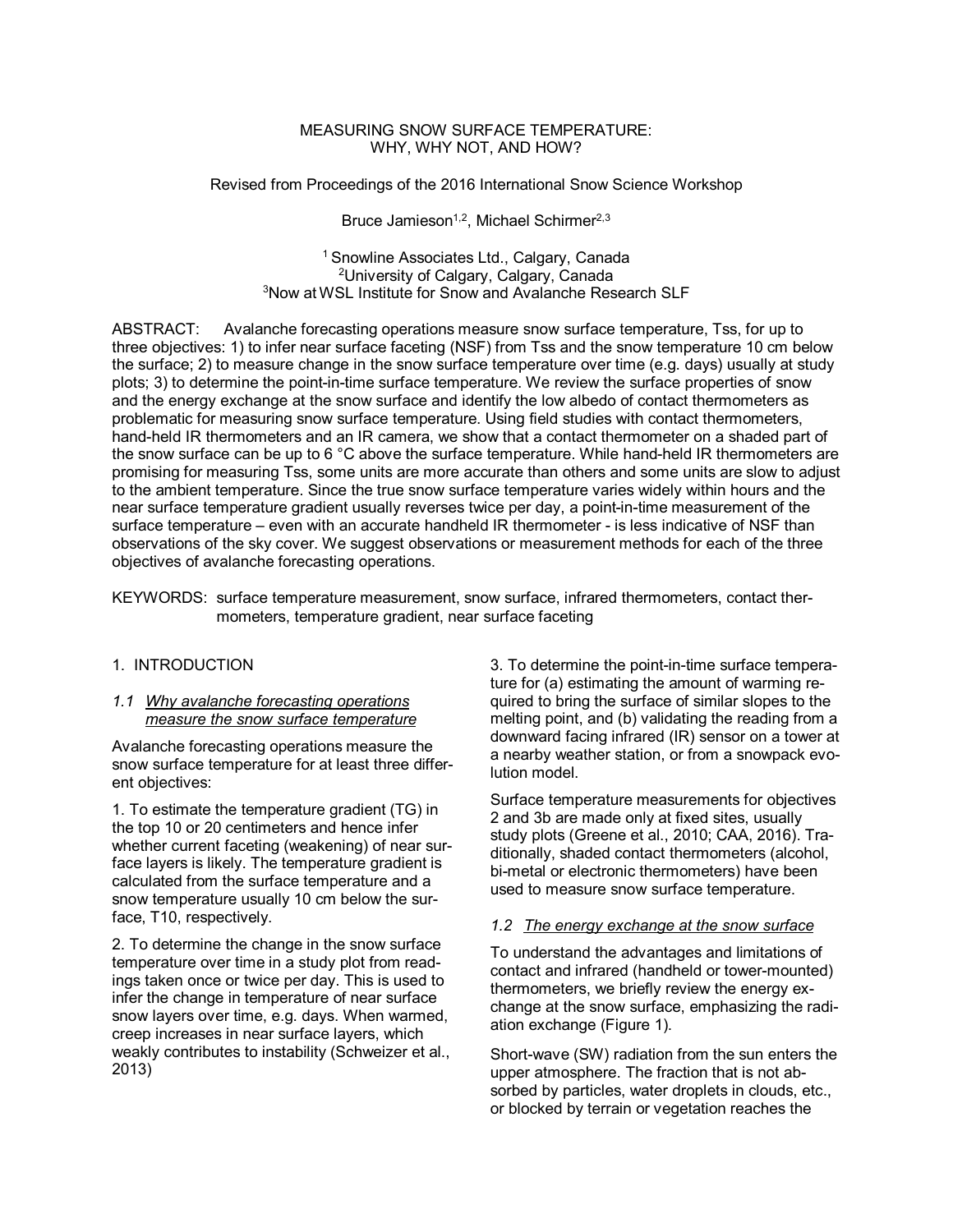surface as direct SW. Indirect SW radiation is the fraction of incoming SW radiation that is scattered by the atmosphere, especially clouds, or reflected by surrounding terrain.

Snow reflects most SW radiation. The fraction of reflected radiation is known as the albedo, which can range from less than 50 % for dirty old wet snow to over 90 % for fresh dry snow (Male and Gray, 1980). Since as recreationists and avalanche practitioners, we often move around on top of fresh dry snow — which reflects most SW radiation — we sometimes get sunburns on the underside of our chins (if we didn't apply sun cream) and wear sun glasses (or squint). The fraction of SW that enters the snow is called absorbed SW. It partly reflects off snow grains, bouncing around within the upper snowpack, and is increasingly absorbed with depth. Little SW radiation reaches more than 30 cm into the snowpack, which is why you know if you cut the roof of your snow cave thinner than about 30 cm. The absorption results in fast warming, which decreases strongly with depth.



Figure 1. Radiation exchange at the snow surface. The heat transferred by wind, precipitation, evaporation, sublimation and deposition of surface hoar or rime is not shown.

Everything, including the snow surface, emits radiation according to its temperature and emissivity. Emissivity is a measure of how efficiently a surface radiates, and ranges between 0 and 1. Snow

is a very efficient radiator; many snow surfaces have an emissivity between 0.98 and 1.0 (Dozier and Warren, 1982). Given the range of snow surface temperature, the snow surface emits long wave radiation. This upward radiation is partly absorbed by atmospheric particles, water droplets in clouds, as well as greenhouse gasses such as water vapor, carbon dioxide and methane. These particles and molecules are warmed and re-emit diffuse LW radiation in all directions. The downward portion of this LW radiation warms the earth's surface, including the snow surface. (This greenhouse effect favors life in the lower atmosphere at most places on Earth.) Vegetation, as well exposed rock and earth, also emit LW radiation, some of which reaches and adds energy to the snow surface.

While the radiation exchange often dominates the heat exchange at the snow surface, there are other mechanisms. Although diffusion from still air has little effect on the energy exchange, warm wind can supply heat to the snow surface, or a cool wind can draw heat from the surface. Deposition of surface hoar or rime will release heat at or near the snow surface. Sublimation and evaporation will absorb heat from at or near the snow surface. Rain can add heat to the upper snowpack and contribute to melting. Snowfall can also be warmer or cooler than the previous snow surface and thus contribute to the heat exchange.

Adding heat can warm the snow at and near the surface, OR it can contribute to melting (provide latent heat with no temperature change). Also, a loss of heat from the snow surface can result in cooling OR freezing of liquid water in the snow at and near the snow surface with no temperature change.

Ok, now let's talk about thermometers. Like snow, contact thermometers emit LW radiation efficiently but they have lower albedo, that is, they absorb more incoming SW radiation than the snow surface. For example, the stainless steel shaft of a dial stem thermometer likely has an albedo around 70 %. So, when placed on the snow surface or in the top 30 cm of the snowpack, contact thermometers give temperatures higher than the snow they are supposed to be measuring (e.g. Morstad et al., 2007). Shading of contact thermometers is discussed in Section 3.2.

IR thermometers are passive sensors of the IR radiation emitted by the surface they are measuring. They can measure the temperature of a surface whether it is in the sun or shade. The emissivity of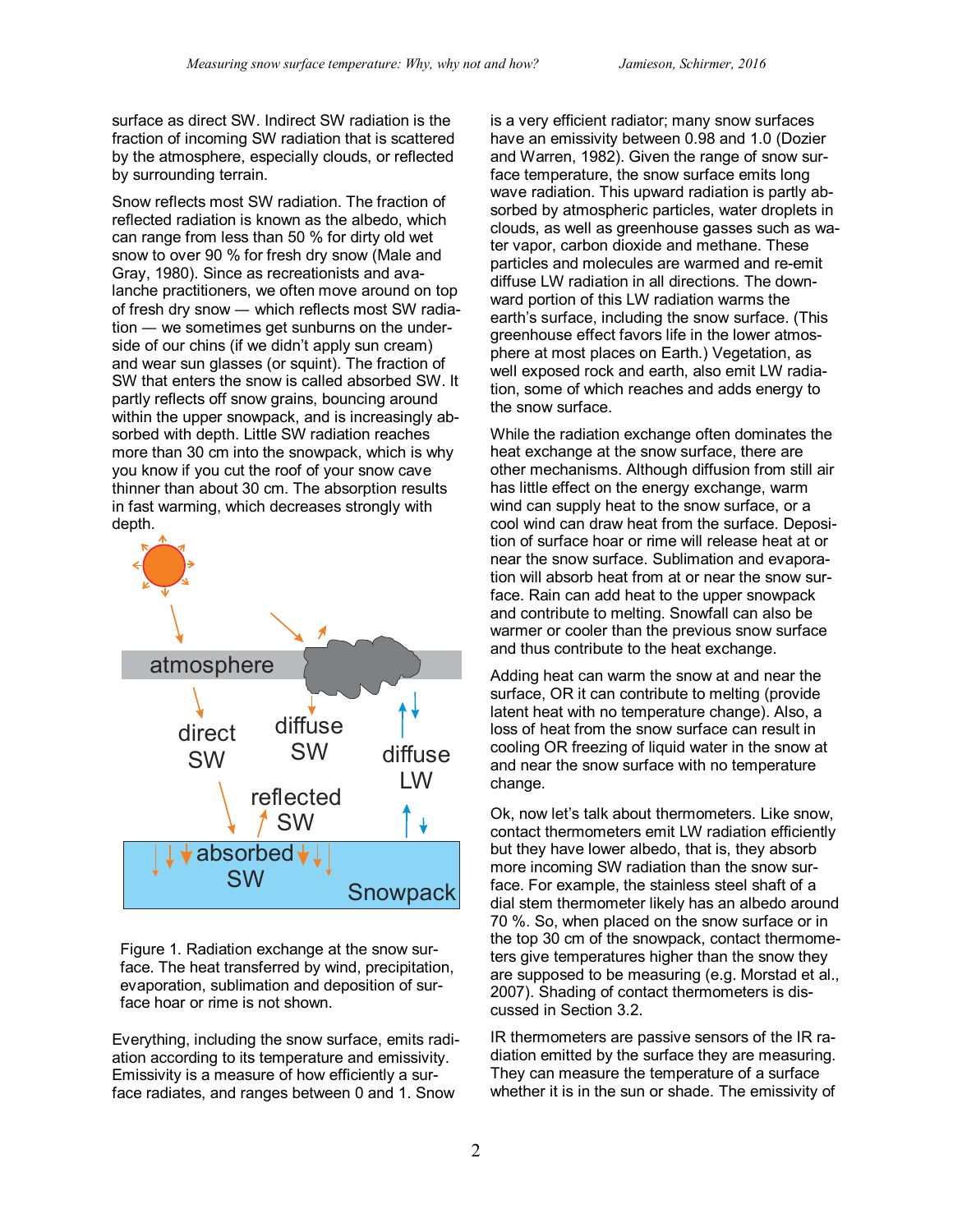the surface, often 0.98 to 1.0 for snow, must be entered into the sensor to get an accurate reading.

# *1.3 Effect of terrain on snow surface temperature*

Slope angle and aspect can have strong effects on the radiation exchange when the sky is clear. On a sunny day, a steep south-facing slope, inclined at, say, 30 to 40°, with clear view of the sky absorbs more SW than it emits LW. In contrast, a steep north-facing slope with a clear view of the sky emits more LW than it absorbs SW. Under a clear sky with little wind the surface temperature on the steep north-facing slope will be cooler than the steep south-facing slope (which might be at its melting temperature). This difference in the radiation exchange will be reduced on less steep slopes, say,10 to 20°. Under common conditions, near surface warming of dry snow can be predicted for the coming day with the SWarm model (Bakermans and Jamieson, 2009)

## *1.4 Diurnal surface temperature and the near surface temperature gradient*

Figure 2 shows a common fluctuation in the near surface temperature gradient. Four profiles of the upper snowpack were taken with 15 hours (Fierz, 2011) during which the sky was initially clear. As is common, the near surface temperature gradient reversed in the morning and afternoon. In the four profiles, the strongest temperature gradients (favorable to faceting) were in the top 2 to 6 centimeters. Temperature gradients based on the difference in temperature between Tss and T10 often miss or underestimate the strongest gradients. The profile at 00:30 is the clearest example since the temperature difference across the top 10 cm is near 0 °C (suggesting no faceting) whereas the magnitude of the temperature gradient in the top 3 cm is greater than 150 °C/m (suggesting rapid faceting).



Figure 2. Temperature profile in top 30 cm of snowpack at four times during 15 h under initially clear sky. After Fierz (2011).

# *1.5 Objectives of this study*

The objectives of this paper are:

- to identify advantages and limitations of contact and handheld IR thermometers, and
- to stimulate discussion regarding which type of thermometer or observation is preferable for each of the operational objectives stated at the start of this paper.

Recommending specific models of IR thermometers is not an objective of this study.

# 2. INSTRUMENTS

We used two contact thermometers: a Bios dial stem thermometer (~US\$30) and a Oakton Series 5 Acorn (accuracy 0.1 °C, ~US\$250), as well as five IR thermometers, which ranged in price from approximately US\$30 to US\$250 (Figure 3).

As a reference temperature for some of the experiments we used a IR camera (FLIR B300, about US\$9000, accuracy of  $\pm 2$  %)



Figure 3. Contact thermometers (Bios in bottom left, Oakton Acorn in bottom right) and five IR thermometers (above), four of which are pistol-shaped.

The stated accuracy of the hand-held IR thermometers varied between ± 1.5 to 2 °C, or 1 to 2 % (whichever is greater) typically over the approximate range of -50 to +400 °C. The range of interest to avalanche practitioners is a small part of the range of most IR thermometers as shown in Figure 4. According to the manufacturers, each of the tested thermometers was temperature compensated, meaning the reading should not be affected by the ambient air temperature. However, temperature compensation takes time. The instructions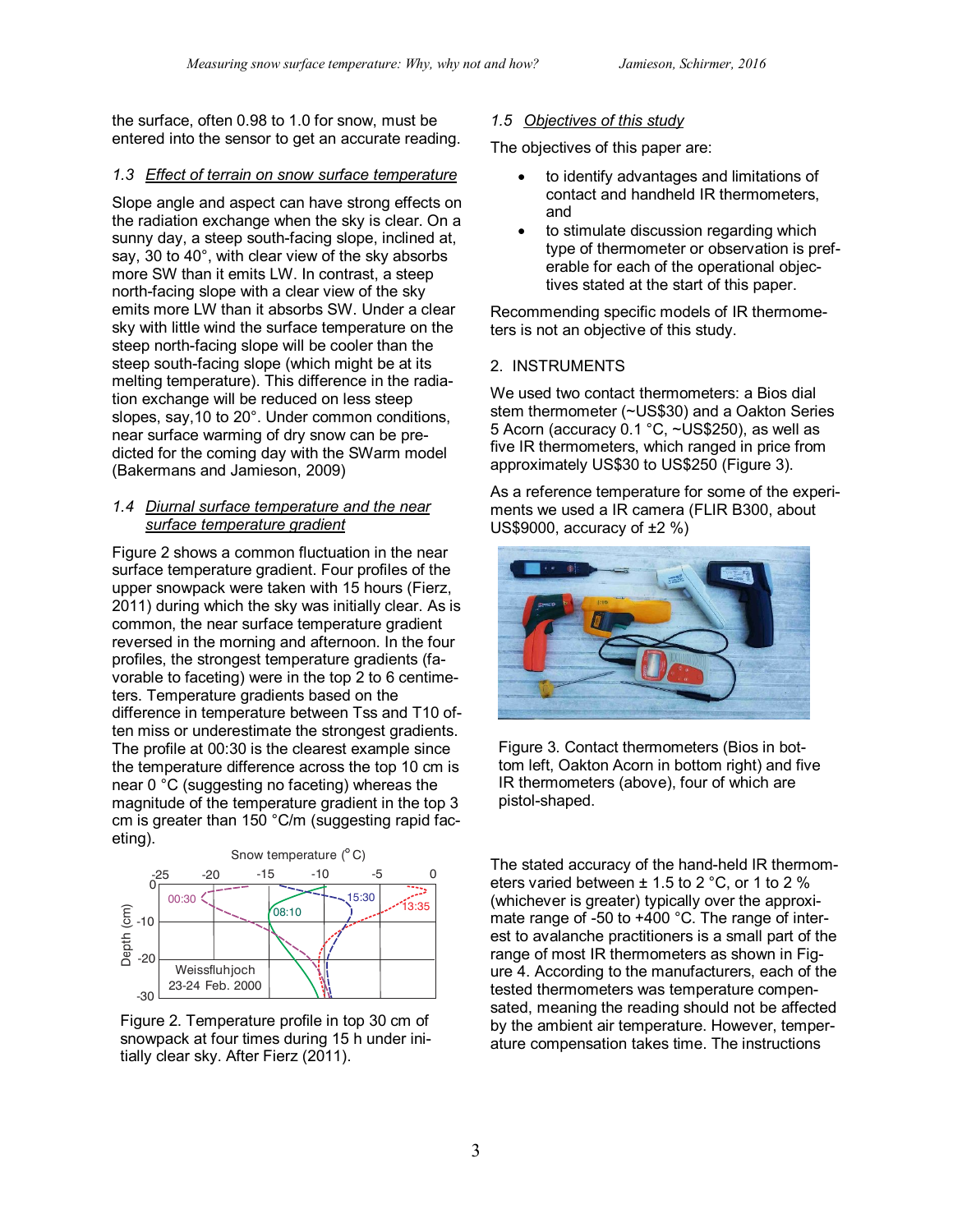for one IR thermometer stated compensation could require at least 30 minutes.

The emissivity of each IR thermometers was set to 0.98, although values up to 1.0 are reasonable. Fortunately, for IR thermometers held within a metre of the snow surface, emissivity values within between 0.98 and 1.0 are unlikely to shift the temperature measurement by more than 0.2 °C (Shea and Jamieson, 2011).



Figure 4. The range snow surface temperature of interest for avalanche forecasting along with the wider range of many hand-held IR thermometers.

# 3. METHODS

## *3.1 Accuracy of various IR thermometers for wet snow*

The accuracy of the IR thermometers for a wet snow surface was tested on 2016-04-04 at a shaded valley bottom site where the snowpack was isothermal. Several centimeters of dirty wet snow were scraped away to expose an apparently clean wet snow surface. One at a time, each of the IR thermometers was pointed at 90° to the cleaned snow surface, held within 50 cm of the surface, at least 40 cm away from the operator's pant legs, and moved in small circles. To reduce heating of the snow surface by the operator, insulated clothing including gloves should be worn, and the operator should not have been with a few metres of the measurement site for more than a minute or so (Shea and Jamieson, 2011).

The average temperature over 5 seconds was recorded for each IR thermometer. To test the temperature compensation these measurements were made:

- promptly after the units were removed from the operator's jacket, and
- at several times while the units were exposed to the ambient air temperature for approximately 20 minutes in the shade

# *3.2 Shading of the snow surface*

As is common in avalanche forecasting operations, an area of the snow surface was shaded with the blade of an inverted snow shovel (Figure 5). The dark shovel blade was 30 to 50 cm from the snow surface to allow for unimpeded convective heat exchange at the snow surface and reduce LW radiation from the shovel reaching the snow surface.

On sunny days as shown in Figure 5a, the shovel blade – especially the back - will absorb SW radiation, and all surfaces will radiate LW radiation. The snow surface and thermometers in shade of the blade can be warmed by LW radiation from the lifting surface of the blade. Increasing the distance of the blade from the snow surface will decrease this effect but reduce the effect of shading on cloudy days when most SW radiation is diffuse, i.e. when the boundary of the blade's shadow is not sharp. We did not experiment with varying distance between the shovel blade and the snow surface, nor with different colors of shovel blades.



Figure 5a. Shading of the snow surface by a shovel blade on a clear day. The temperature in the shade is being measured with the two contact thermometers.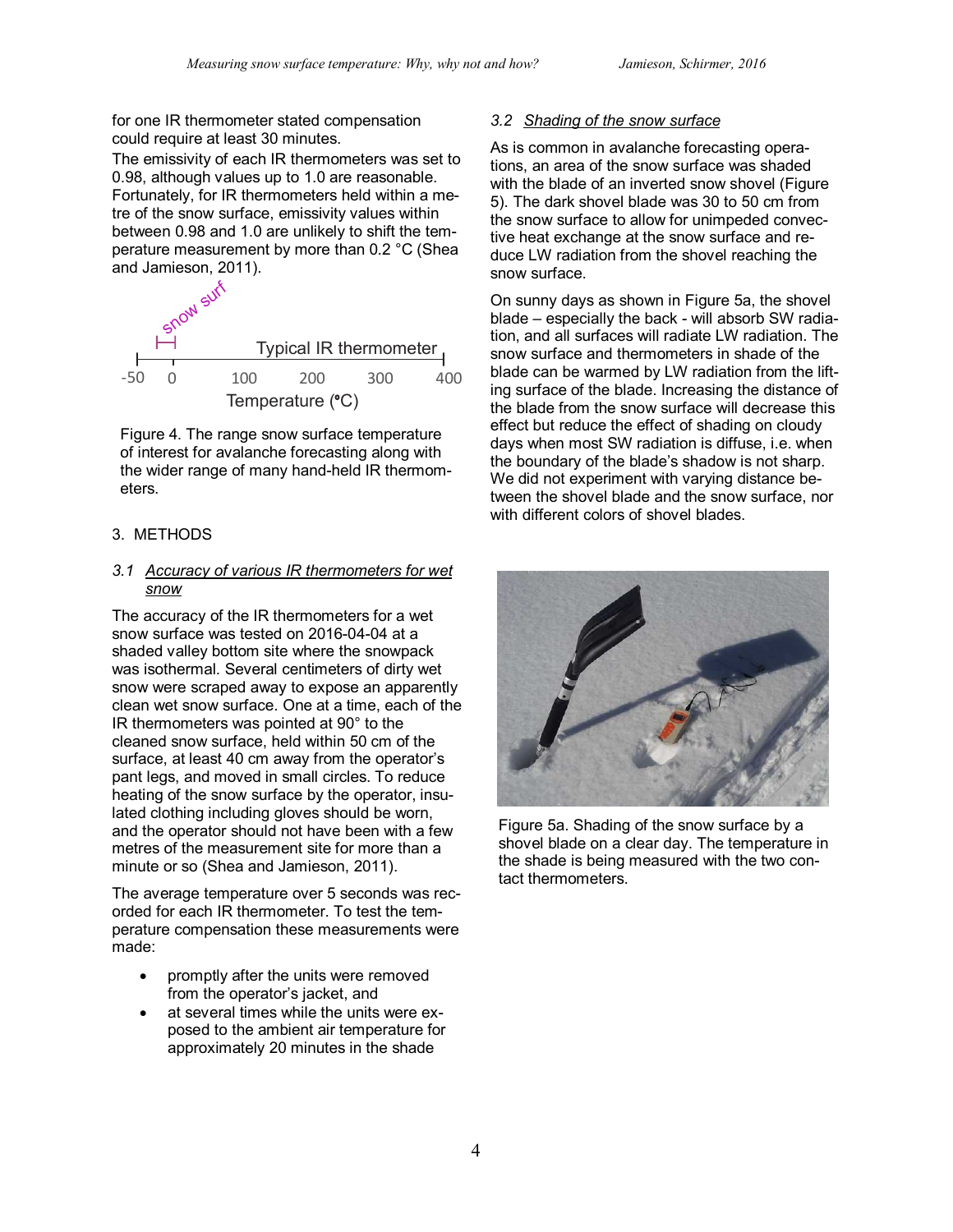

Figure 5b. Snow surface temperature from the IR camera in a pixel shaded by the shovel and an unshaded pixel.

### *3.3 Comparison of contact and IR thermometers under clear and cloudy skies*

To compare the readings from two contact thermometers (Oakton Acorn and Bios) and three IR pistol thermometers, measurements were taken in the shade of a shovel on a sunny day (Figure 6) and a day with broken sky. On both days, the IR camera recorded the surface temperature in the shade of the shovel and outside the shaded area. The readings from the various thermometers were taken prior to shading (when the contact thermometers are expected to be warmer than the snow surface) and at various times after the shading shovel was placed.



Figure 6. Experiment in 2014 to compare the readings from two contact thermometers in the shade of the shovel and an IR thermometer (not shown).

## 4. RESULTS AND DISCUSSION

### *4.1 Accuracy of three handheld IR thermometers*

As described in Section 3.1, on 2016-04-04 under cloudy skies in the shade of a tree, four readings were taken over 17 minutes (about 4 minutes apart) of a cleaned wet snow surface with three IR pistol thermometers, labelled IR 1, IR 2 and IR 3. Figure 7 shows the distribution of the four readings as box plots for each thermometer. Readings from IR 1 ranged from -2.6 to -3.4 °C. The readings from IR 2 and IR 3 each averaged -0.9 °C and had a narrower range.

The readings from IR 2 and IR 3 were within the stated accuracy of  $\pm$ 1.5 to 2 °C of the melting point. The averages from these two IR thermometers were below 0 °C. Readings from IR 1 averaged -2.9 °C, which is outside its stated accuracy.



Figure 7. Box plots showing the range and median (thick line) of four readings of a wet snow surface by three IR thermometers shortly after removal from the operator's jacket.

### *4.2 Effect of exposing the sensors to ambient spring air temperature*

Figure 8 shows the wet snow readings of three IR thermometers shortly after removal from the operator's jacket and 4 to 5 more times over 23 minutes. Between readings the thermometers were placed in the shade where the air temperature was 5.5 °C. The first readings for each IR thermometer are comparable to the readings in Figure 7. Readings from thermometers IR 1 and IR 2 decreased in the first 5 minutes. After 5 minutes, all thermometers showed an increasing trend. IR 3 showed the most stable readings, increasing from -1 °C to +0.1 °C. For all six readings, IR 1 was outside its stated accuracy during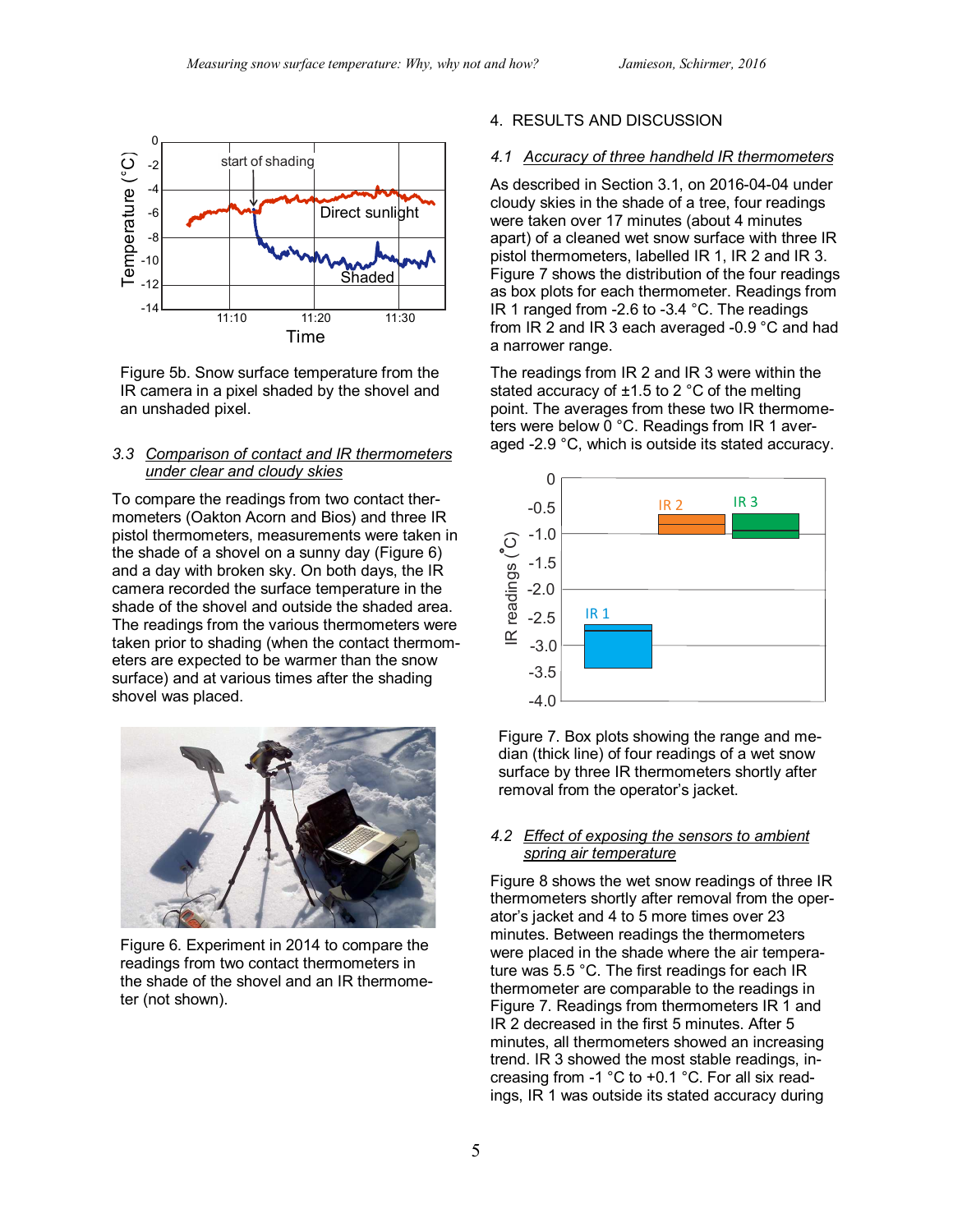the exposure to ambient air temperature. For three of four readings after more than a minute of exposure to ambient air, IR 2 was also outside its stated accuracy. For IR 2 and IR 3, the most consistent readings were obtained promptly after removal from the operator's jacket.



Figure 8. Time series of readings of a wet snow surface from three IR thermometers over 23 minutes after removal from the operator's jacket.

### *4.3 Comparing contact and IR thermometers*

On a sunny day with the IR camera providing the reference snow surface temperature in the shade of a shovel and adjacent to the shaded area, readings were taken with two contact thermometers in the shade (Figure 9). Prior to the start of shovel shading at 11:13, both contact thermometers displayed temperatures near the melting point, which was approximately 6 °C above the surface temperature recorded by the IR camera. After the start of shovel shading, the IR camera shows that the snow surface took about 8 minutes to cool. The contact thermometers required a similar time to cool but the Acorn and Bios thermometers were approximately 4 and 5 °C, respectively, above the surface temperature as recorded by the IR camera. The contact thermometers in the shade were reading close to the surface temperature in the sun, but this was a coincidence.

Figure 10 shows the readings from the IR camera, a handheld IR thermometer (pistol) and the same two contact thermometers when the sky was broken. Prior to shovel shading, the contact thermometers were reading about 6.5 °C too high. After shovel shading, which started at 10:13, the contact thermometers were reading about 6 °C above the reference temperature. These errors are primarily due to the lower albedo of the contact thermometers compared to the snow surface.



Figure 9. Surface temperature measured with two contact thermometers before and after shovel shading at 11:13 under clear sky compared to reference temperature from an IR camera.



Figure 10. Surface temperature measured with two contact thermometers before and after shovel shading started at 10:13 compared to a reference temperature from an IR camera. The sky was broken.

Prior to shovel shading (Figure 10), the IR pistol was twice within its stated accuracy, which is about ±2 °C, and once about 7 °C below the reference temperature. After shovel shading the IR pistol was higher than the reference temperature by 1 °C or less for seven measurements and 2 to 3 °C higher than the reference temperature for four measurements. Only for two of the eleven measurements in the shade was the IR pistol error greater than the stated accuracy of 2 °C. These experiments were conducted in 2014. With different and newer IR thermometers in 2016 we found the accuracy of IR 2, IR 3 to be within specification (Figure 7).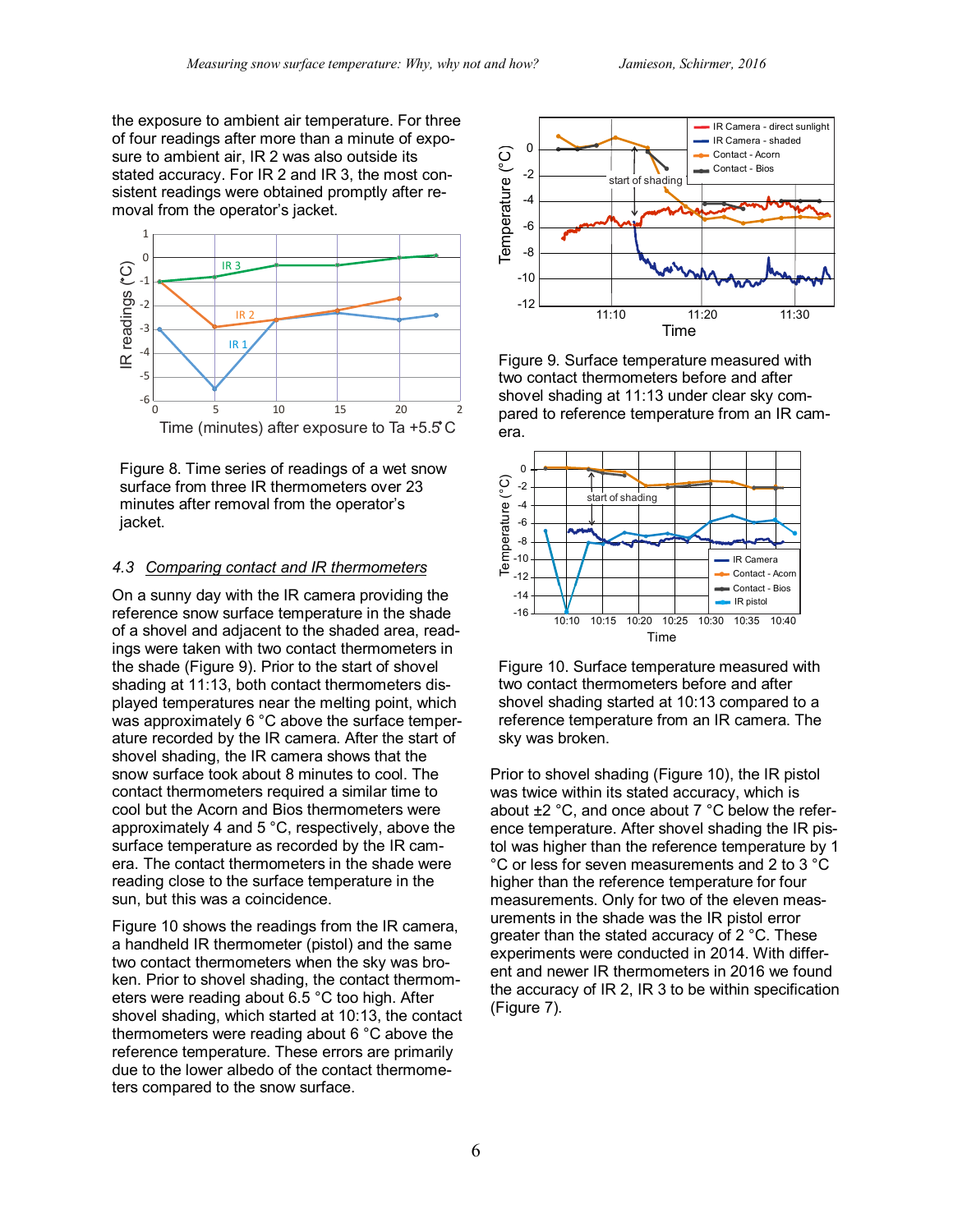# 5. CONCLUSIONS AND RECOMMENDATIONS

The snow surface temperature is difficult to measure accurately with any technology.

Since the albedo of contact thermometers is substantially lower than the albedo of snow, readings from contact thermometers can be substantially higher, e.g. up to 6 °C higher, than the snow surface temperature even in the shade. Handheld IR or tower mounted IR thermometers are preferable for measuring snow surface temperature. (Unfortunately, hand-held IR thermometers are not suited to measure the temperature profile on snow pit walls partly due to the typical exposure time of the pit wall as well as the effect of hollows, grooves, bumps and ridges in the pit wall (Schirmer and Jamieson, 2014)).

Before multiple units of the same make and model of inexpensive IR thermometers are purchased, the accuracy of a sample unit should be tested for the temperature range of interest or, at least, for slush (°C),

Our limited data suggest that temperature measurements with inexpensive IR thermometers should be done shortly after removal from a person's jacket. In the coming winter, we plan on testing IR thermometers shortly after removal from a backpack.

Some avalanche operations may choose to measure Tss in artificial shade. After shading by an object such as a shove blade, a sunny snow surface can cool for at least 8 minutes before reaching its shaded temperature. After shading begins, a contact thermometer on the surface will cool partly because it is absorbing less SW and partly because it is in contact with snow that is cooling.

Inferring the near surface faceting from a point-intime surface temperature measurement (even with an IR thermometer) and a snow temperature measurement 10 cm below the snow surface is inferior to a few observations of the sky condition (J. Schweizer, pers. comm., 2016). When the sky is relatively clear for at least a few hours, faceting of near surface layers is more likely at night or on north quadrant slopes. Near surface faceting is best observed manually with a loupe and crystal screen. When manual field observations are impractical, snowpack evolution models such as SNOWPACK or CROCUS are useful.

Traditionally, at least in Canada (CAA, 2016, p. 4), shaded contact thermometers have been used to measure Tss once or twice a day in study plots. One reason for this measurement may be to track

the change in surface temperature from day to day. However, the value of tracking Tss in a study plot is debatable, and Greene et al. (2010, p. 4) do not include this measurement in standard study plot observations.

If an operation chooses to measure Tss in a study plot, then an IR thermometer is preferable because of the large errors associated with contact thermometers.

Based on results and arguments presented above, Table 1 shows our suggestions for the type of observation or measurement for the three objectives of avalanche forecasting operations.

Table 1: Suggested type of thermometer or observation for the three typical objectives of avalanche forecasting operations related to surface temperature

|                               | Objective                     |                               |                     |
|-------------------------------|-------------------------------|-------------------------------|---------------------|
|                               | 1.Near<br>surface<br>faceting | 2. Tss<br>change<br>over days | $3.$ Tss<br>current |
| Reg. obs.<br>in study<br>plot | Sky                           | IR <sup>a,b</sup>             | IR                  |
| Roving<br>profile             | Sky                           | n/a                           | IR                  |

a same time each day

**b** in most study plots, surface exposure to sun/shade varies during the winter.

Especially in a roving snow profile in which the time required for measuring Tss takes away from other observations, we see little forecasting value in measuring Tss with a contact thermometer.

Reasons for continuing to measure snow surface temperature with contact thermometers in a study plot include: consistency with operational datasets, consistency with observation guidelines such as CAA (2016) or with training programs. For operations concerned that a switching to IR thermometers would compromise interpretation of their historical datasets for Tss, we suggest numerous, say 100, measurements with both types of thermometers under varied weather and snow surface conditions. This might facilitate a conversion for historical Tss measurements in level study plots, and might further clarify the limitations of contact and IR thermometers.

Even considering the 2 °C accuracy and limitations of inexpensive hand-held IR thermometers, they are more accurate than contact thermometers for measuring Tss. Also, IR thermometers can